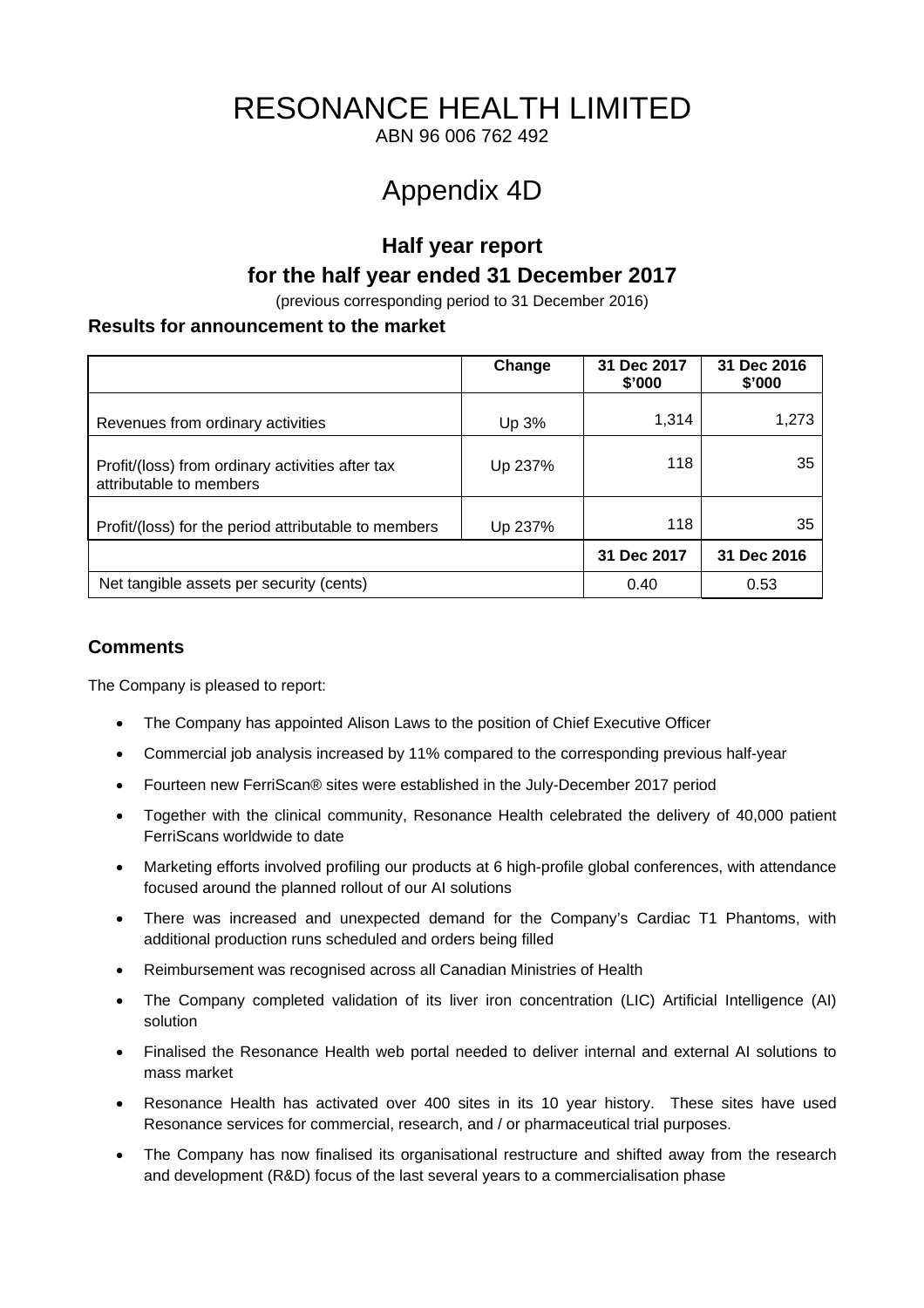# **FerriScan®**

FerriScan is currently operating in over 240 hospitals and is globally recognised as the gold standard method for the measurement of liver iron concentration (LIC), with over 40,000 FerriScans having been delivered to patients worldwide to date. As a result of ongoing efforts to increase uptake of the FerriScan service, key markets across the US, Canada, UK, and Australia witnessed significant commercial growth in routine clinical use. Our collaborative programs with patient advocacy organisations continued to strengthen, with the Thalassaemia International Federation (TIF) issuing a global alert on the use of unregulated T2\* techniques inferior to FerriScan for assessing iron overload. TIF is considered to be influential in supporting the shift of current practices to our standardised AI services to emerging growth markets.

Key negotiations with several global pharmaceutical companies were also undertaken during this period, with 2 new FerriScan clinical trials having now been signed. These studies will focus on evaluating the efficacy and safety of a potential new therapy to address patients with transfusion-dependent beta-thalassemia, and investigating the efficacy and safety of a new treatment for patients requiring regular blood transfusions.

From an R&D perspective the Company continues to improve on its gold standard FerriScan service, with a trial commenced to shorten the acquisition time of the FerriScan protocol. A shorter scan time would result in higher throughput for radiologists and would strengthen both the FerriScan and FerriSmart AI services. Planning was also completed to trial the adaptation of the FerriScan and FerriSmart AI services to 3 Tesla (3T) scanners. Successful adaptation towards the 3T technology will result in increased compatibility and usability within current MRI practices, resulting in better uptake of the Company's product offerings.

# **HepaFat-Scan®**

HepaFat-Scan momentum continued to progress in this period as the Company seeks to position itself at the forefront of liver fat measurement technology. This momentum was followed by the success of further validation studies being showcased at the annual American Association for the Study of Liver Diseases (AASLD) meeting in October, with Dr Miriam Vos, an associate professor of paediatrics at Emory University School of Medicine presenting a paper on the performance of HepaFat-Scan in children. HepaFat-Scan was shown as a precise and accurate measure of hepatic steatosis, making it suitable for monitoring changes in liver fat within the context of clinical trials and for general clinical care. The Company has since commenced confidential discussions regarding the use of HepaFat-Scan in clinical trial settings.

From an R&D perspective the Company continues to improve the HepaFat-Scan service, with a trial now underway for the adaptation of the HepaFat-Scan technology to 3 Tesla (3T) scanners. Ongoing work in various high profile clinical studies has also produced an inflammation score that the Company will be offering for investigational use alongside the HepaFat-Scan service to value add to customers.

The primary focus of the Company's HepaFat-Scan strategy is to explore further distribution channels available for the Company's services, and participate in high profile pharmaceutical trials which will enhance clinical acceptance and uptake of the service.

# **FerriSmart**

This half-year period saw the Company progress significantly with its newly-developed Artificial Intelligence (AI) solution for the low-cost measurement of liver iron concentration (LIC) to emerging growth markets; positioning the Company at the cutting edge of AI in healthcare.

In August beta testing was planned and carried out to evaluate the user-interface and usability of the new cloud-based AI service alongside FerriScan. Following the successful 1<sup>st</sup> stage beta-testing, the Resonance Health in-house web portal was improved and a multi-centre trial was planned to further refine the AI services. Internal validation of the accuracy and repeatability of FerriSmart was also completed in the halfyear, with regulatory documentation expected to be submitted to the TGA, CE Mark, and FDA during the first quarter of 2018.

Going forward the Company seeks to market our in-house web portal as a platform to provide several AI solutions that value-add to customers. This follows on from the announced collaboration and signed JV with Perth Radiological Clinic (PRC), as the Company investigates a significant number of de-identified data sets from several highly prevalent medical conditions with a view to developing new AI analysis services.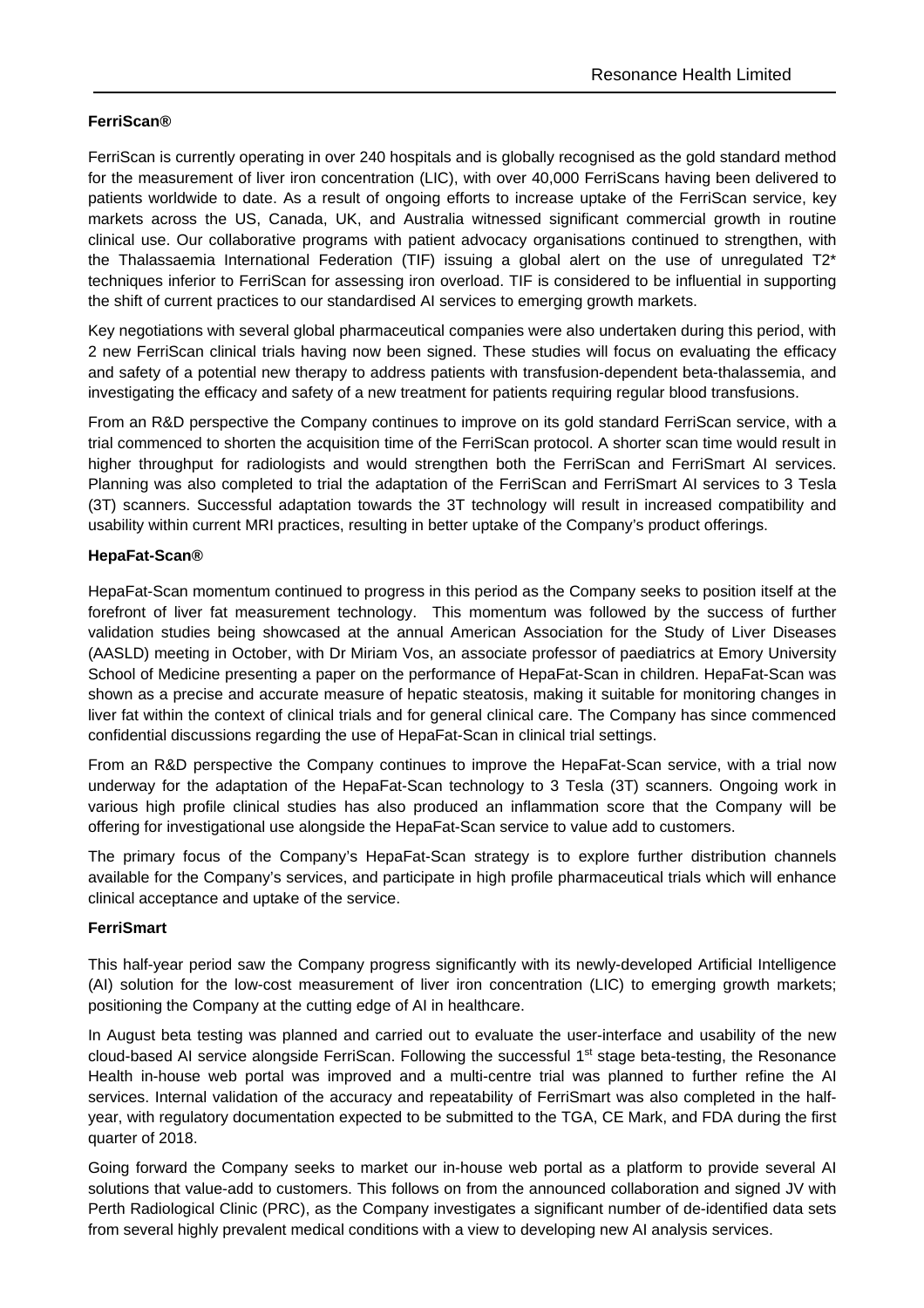# **Resonance Health Limited**

(ABN 96 006 762 492)

# **Half-Year Financial Report**

31 December 2017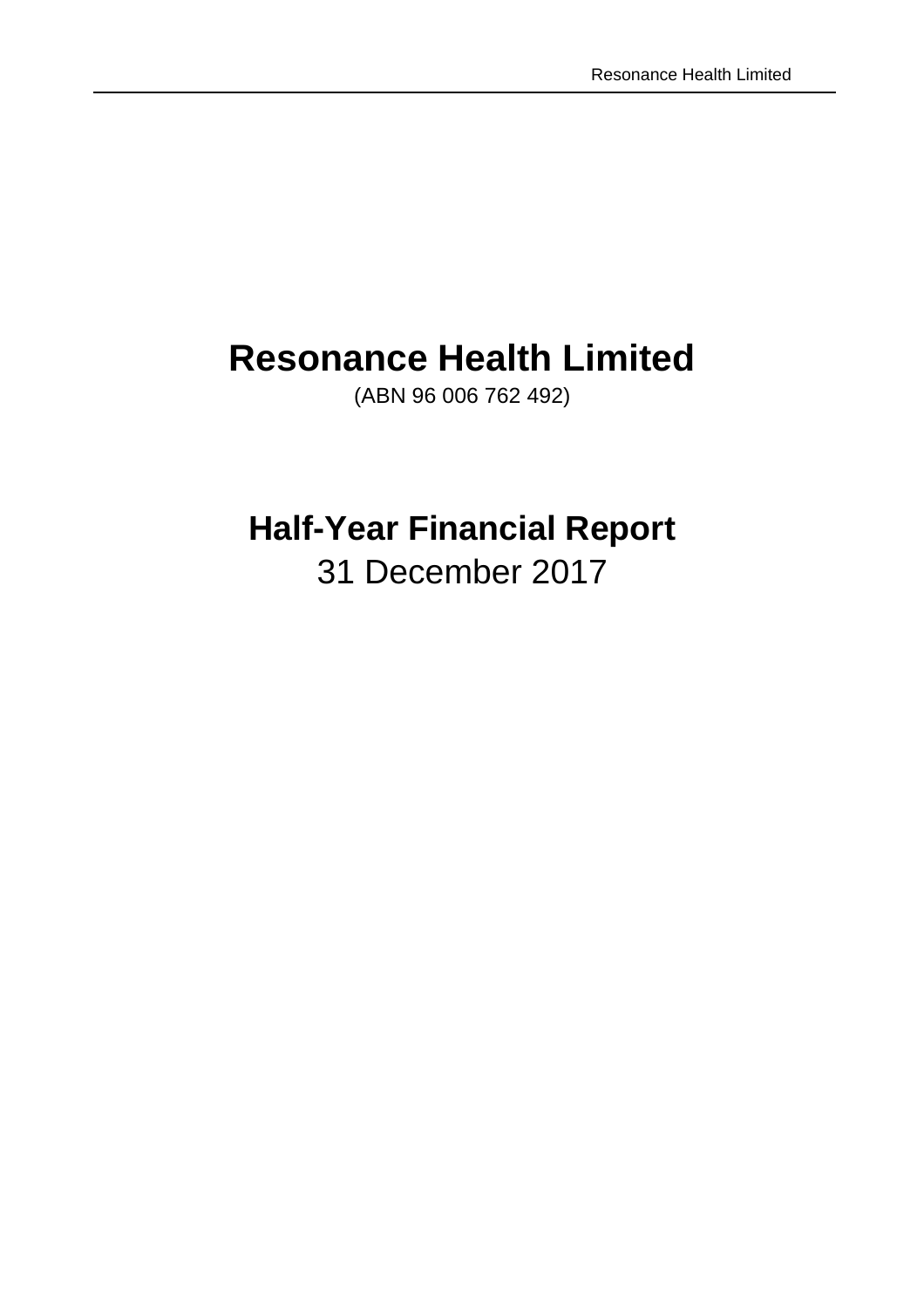# **Corporate Directory**

# **Directors**

Dr Martin Blake Chairman/Non-executive Director

Mr Simon Panton Non-executive Director

Dr Travis Baroni Non-executive Director

**Company secretary**  Mr Agha Shahzad Pervez

**Website and e-mail address** 

www.resonancehealth.com Email:info@resonancehealth.com

# **Postal address**

PO Box 71 Burswood WA 6100

# **Stock exchange listing**

Resonance Health Limited shares are listed on the Australian Securities Exchange. ASX Code: RHT

# **Share registry**

Advanced Share Registry Ltd 110 Stirling Highway Nedlands WA 6009 Tel: +61 8 9389 8033 Fax: +61 8 9389 7871

**Auditors**  HLB Mann Judd Level 4 130 Stirling Street Perth WA 6000

## **Registered office and Principal place of business**

Suite 2, 141 Burswood Road Burswood WA 6100 Telephone: 61 8 9286 5300 Facsimile: 61 8 9286 5399

# **Bankers**

National Australia Bank Limited

# **Solicitors**

Steinepreis Paganin Level 4 16Milligan Street Perth WA 6000

| <b>Contents</b>                                    | Page         |
|----------------------------------------------------|--------------|
| Directors' Report                                  | $\mathbf{2}$ |
| Auditor's Independence Declaration                 | 4            |
| <b>Condensed Statement of Comprehensive Income</b> | 5            |
| <b>Condensed Statement of Financial Position</b>   | 6            |
| Condensed Statement of Changes in Equity           | 7            |
| <b>Condensed Statement of Cash Flows</b>           | 8            |
| Notes to the Condensed Financial Statements        | 9            |
| Directors' Declaration                             | 14           |
| Independent Auditor's Review Report                | 15           |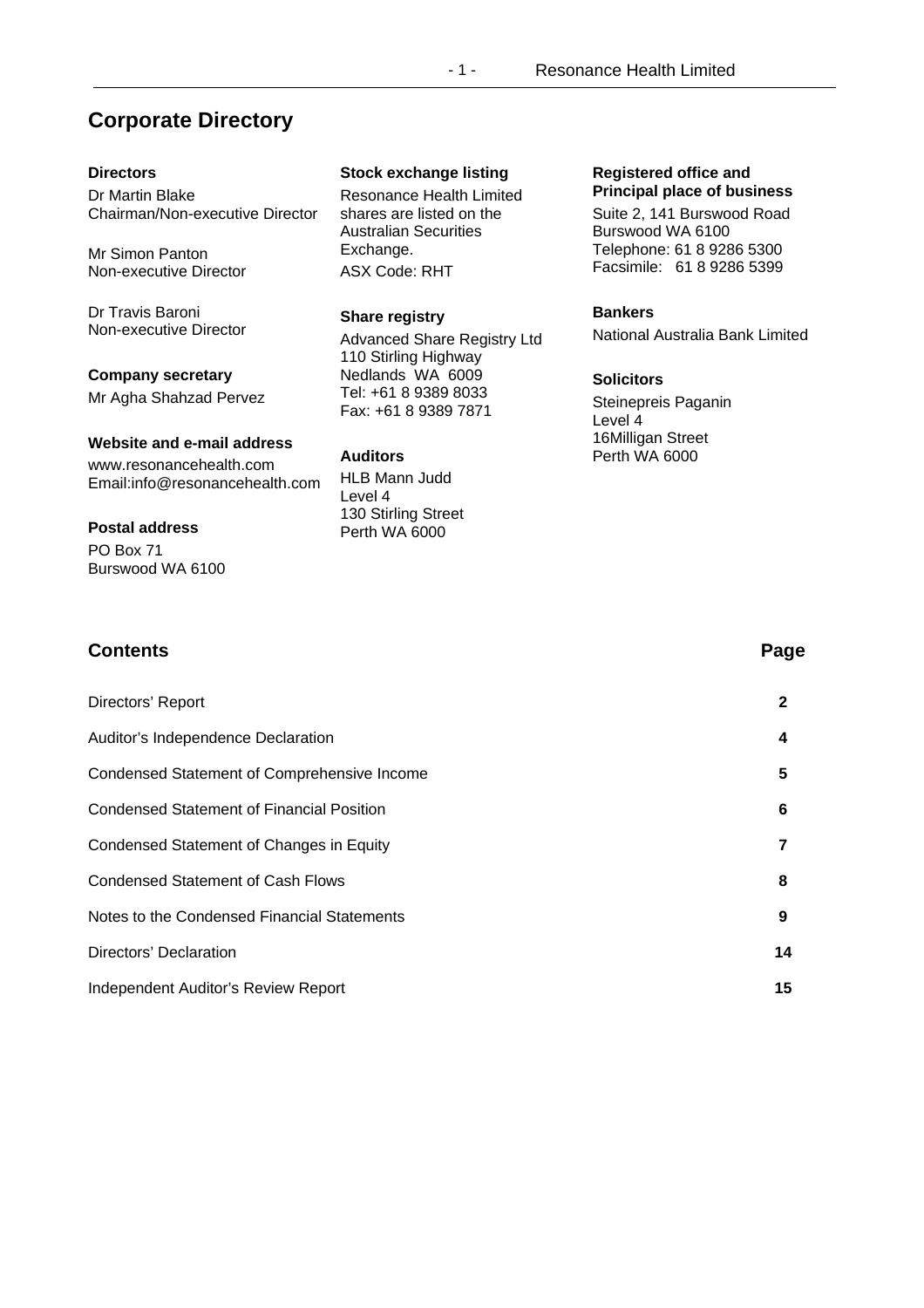# **DIRECTORS' REPORT**

The directors submit the financial report of the Group for the half-year ended 31 December 2017. In order to comply with the provisions of the Corporations Act 2001, the directors report as follows:

## **Directors:**

The names of directors who held office during or since the end of the half-year and until the date of this report are noted below. Directors were in office for this entire period unless otherwise stated.

| Dr Martin Blake  | Non-executive Director – Chairman (currently acting Executive Chairman) |
|------------------|-------------------------------------------------------------------------|
| Mr Simon Panton  | Non-executive Director                                                  |
| Dr Travis Baroni | Non-executive Director                                                  |

## **Review of Operations:**

Resonance Health specialises in the development and delivery of non-invasive medical imaging software and services. Our products are used by clinicians in the diagnosis and management of human diseases and by pharmaceutical companies in their clinical trials. Resonance Health's flagship product, FerriScan®, is globally recognised as the gold standard for measurement of liver iron concentration (LIC). FerriScan is also provided as a dual service with Cardiac T2\*, the most widely-accepted MRI-based method for assessing heart iron loading. FerriScan is now available globally in over 240 hospital sites.

The Company's other service offerings include the regulatory cleared HepaFat-Scan, a MRI-based tool for the measurement of volumetric liver fat fraction (VLFF), and Bone Marrow R2-MRI for the assessment of iron levels in the bone marrow.

Resonance Health's most recent product offering, FerriSmart, is a machine learned artificial intelligence (AI) solution for the rapid, low-cost analysis of liver-iron-concentration (LIC) that runs off the flagship FerriScan® protocol. The AI test enables iron overload management at a significantly lower price point to FerriScan®, the Company's regulatory cleared and globally recognised gold standard for LIC measurement. FerriSmart has recently passed internal validation with results demonstrating a clinically acceptable correlation between conventional FerriScan analysis and the new AI solution. Ongoing work in the Company's FerriSmart AI solution allows for penetration into substantial markets of iron overloaded patients in emerging growth markets, and positions the Company at the cutting edge of AI in healthcare. Submission for regulatory approval by the TGA, FDA, and CE Mark is expected to be submitted shortly. A TGA medical device export license has been acquired, with beta testing sites targeted in regions where the AI tool can now be sold without further regulatory approval.

Research and development work continues in inflammation, stereology, and developing further AI solutions.

The principal activity of Resonance Health during the period was the delivery of FerriScan® image analysis services for the clinical management of patients with iron overload conditions. This also includes cardiac iron overload assessments in some countries. Our central image analysis facility provides a range of services to the pharmaceutical industry requiring imaging core lab services for their clinical trials.

# **Financial and Operational Summary:**

 Net profit reported for the half-year was \$117,935 compared to a profit of \$35,395 in the previous corresponding half-year.

Sales revenue increase by 4% to \$1,306,774 from \$1,260,382 compared to the previous corresponding half-year. The number of revenue-generating clinical image analyses increased by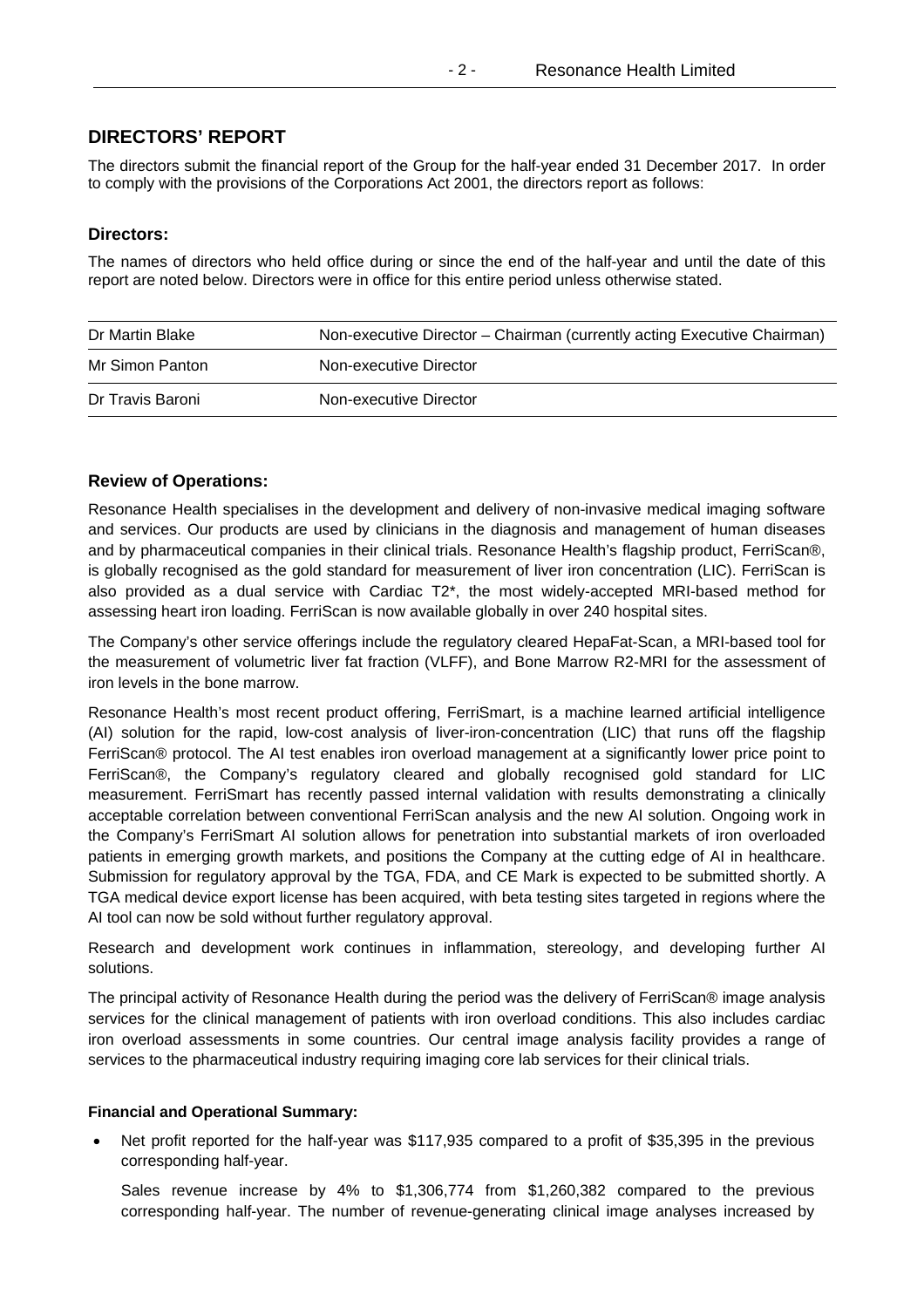20% however the effects of the stronger Australian dollar against the GBP, Euro and the USD offset the increase in scan volumes compared to the corresponding previous half-year, resulting in lower sales revenue.

Operating expenses (excluding foreign exchange) were up by 7% or \$101,549 higher compared to the previous corresponding half-year. The increased expenses are due to increased number of staff employed in research and development with an increased cost of \$125,378.

Income Tax benefit of \$451,904 is the R&D Tax Incentive benefit for eligible expenditure conducted by the company for the financial year ended 30 June 2017.

- Research and development expenditure totalled \$608,102 for the half-year up from \$536,707 in the previous corresponding half-year. This comprised capitalised development costs of \$237,170 that are recognised as an intangible asset on the Statement of Financial Position and items recognised in the Statement of Comprehensive Income, being \$104,469 amortisation expense, \$74,011 research and development expense and \$192,452 employee benefits expense.
- Intangible assets, representing capitalised development expenditure, totalled \$2,262,686 at the end of the half-year, compared to \$2,129,985 at the end of the 30 June 2017 financial year.
- Resonance Health has no debt and \$1,116,052 in cash and equivalents at the end of the half-year, compared to \$1,685,375 at 30 June 2017.
- The reported cash used in operating activities was higher than in the previous corresponding halfyear, due to an increased spend on research and development.

### **Auditor's Independence Declaration:**

Section 307C of the Corporations Act 2001 requires our auditors, HLB Mann Judd, to provide the directors of the company with an Independence Declaration in relation to the review of the interim financial report. This Independence Declaration is set out on page 4 and forms part of this directors' report for the half-year ended 31 December 2017.

This report is signed in accordance with a resolution of the Board of Directors made pursuant to s.306(3) of the Corporations Act 2001.

M. P. Blake

Dr Martin Blake Chairman

Dated this 26th day of February 2018.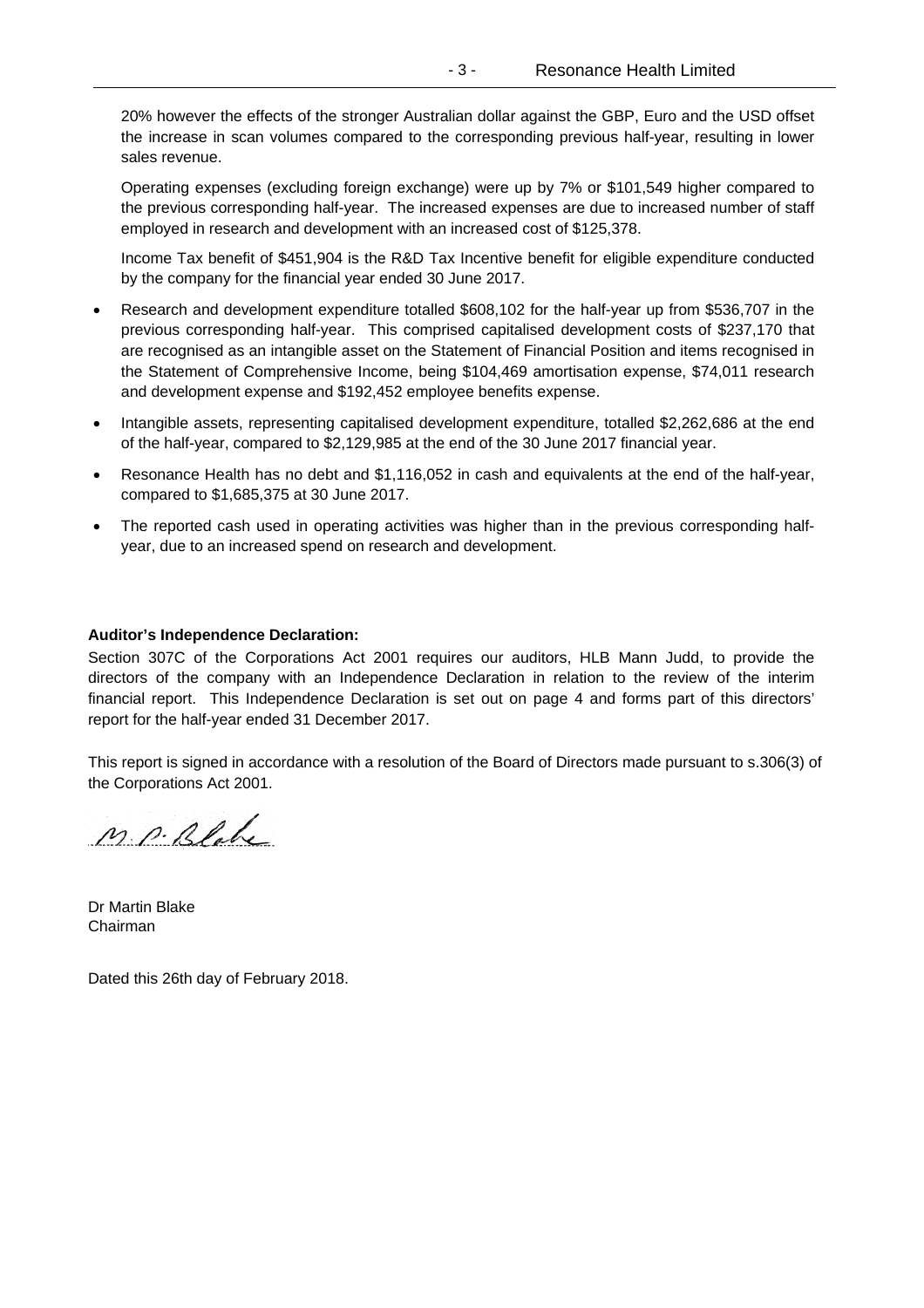

# **AUDITOR'S INDEPENDENCE DECLARATION**

As lead auditor for the review of the consolidated financial report of Resonance Health Limited for the half-year ended 31 December 2017, I declare that to the best of my knowledge and belief, there have been no contraventions of:

- a) the auditor independence requirements of the *Corporations Act 2001* in relation to the review; and
- b) any applicable code of professional conduct in relation to the review.

**Perth, Western Australia 26 February 2018** 

Jiallonnes.

**L Di Giallonardo Partner**

**HLB Mann Judd (WA Partnership) ABN 22 193 232 714** 

Level 4 130 Stirling Street Perth WA 6000 | PO Box 8124 Perth BC WA 6849 | Telephone +61 (08) 9227 7500 | Fax +61 (08) 9227 7533 Email: mailbox@hlbwa.com.au | Website: www.hlb.com.au

Liability limited by a scheme approved under Professional Standards Legislation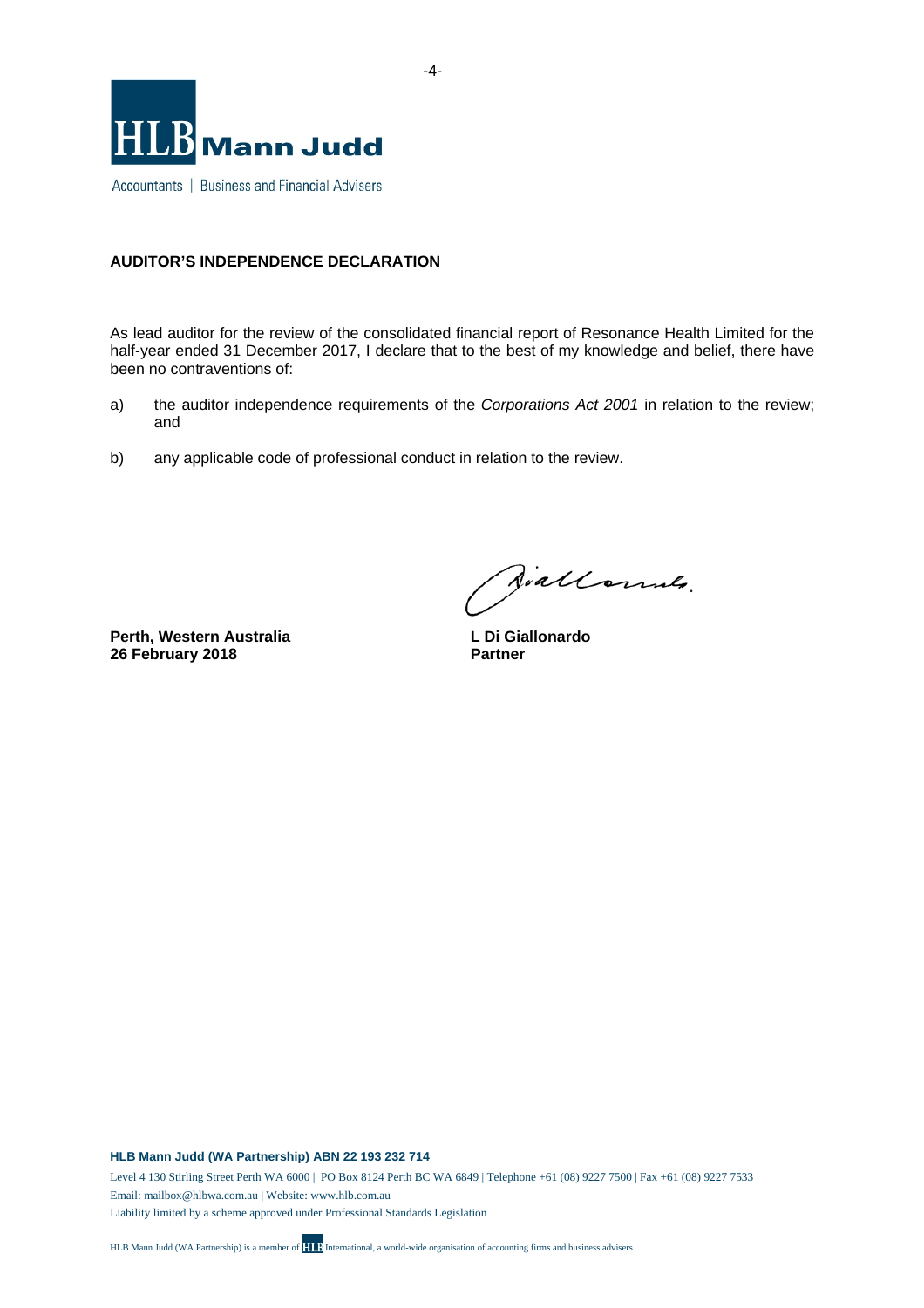# **CONDENSED STATEMENT OF COMPREHENSIVE INCOME FOR THE HALF-YEAR ENDED 31 DECEMBER 2017**

|                                                                            |                | Consolidated              |                           |  |
|----------------------------------------------------------------------------|----------------|---------------------------|---------------------------|--|
|                                                                            | <b>Notes</b>   | 31 December<br>2017<br>\$ | 31 December<br>2016<br>\$ |  |
| Sales revenue                                                              | $\overline{2}$ | 1,306,774                 | 1,260,382                 |  |
| Other income                                                               | $\overline{2}$ | 7,024                     | 12,855                    |  |
| Revenue                                                                    |                | 1,313,798                 | 1,273,237                 |  |
| Employee benefits expense                                                  |                | (848, 873)                | (723, 495)                |  |
| Consulting and professional services                                       |                | (38, 889)                 | (47, 723)                 |  |
| Research and development                                                   |                | (74, 011)                 | (101, 917)                |  |
| Depreciation expense                                                       |                | (13,860)                  | (12, 936)                 |  |
| Amortisation expense                                                       |                | (104, 469)                | (78, 862)                 |  |
| Marketing and travel                                                       |                | (337, 355)                | (337, 427)                |  |
| Statutory and compliance                                                   |                | (57, 506)                 | (72, 288)                 |  |
| Foreign exchange gain/(loss)                                               |                | (4,006)                   | 348                       |  |
| Other expenses                                                             |                | (168, 798)                | (167, 564)                |  |
| Loss before income tax                                                     |                | (333,969)                 | (268, 627)                |  |
| Income tax benefit                                                         | 3              | 451,904                   | 304,022                   |  |
| Net profit for the half-year                                               |                | 117,935                   | 35,395                    |  |
| Other comprehensive income for the half-year, net of tax                   |                |                           |                           |  |
| Total comprehensive income for the half-year                               |                | 117,935                   | 35,395                    |  |
| Basic earnings per share from continuing operations (cents per<br>share)   |                | 0.03                      | 0.01                      |  |
| Diluted earnings per share from continuing operations (cents per<br>share) |                | 0.03                      | 0.01                      |  |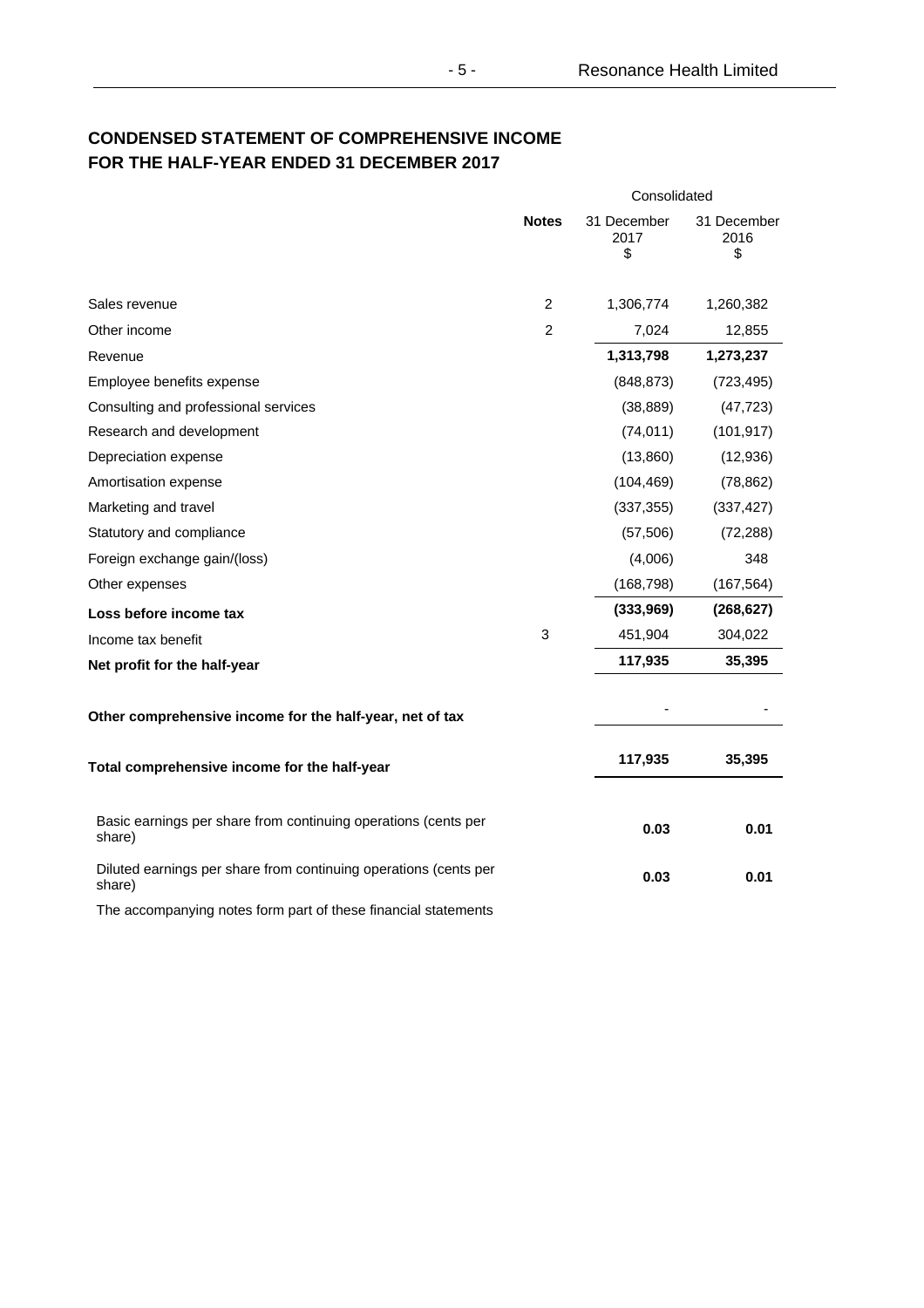# **CONDENSED STATEMENT OF FINANCIAL POSITION AS AT 31 DECEMBER 2017**

|                                  |                | Consolidated              |                       |  |
|----------------------------------|----------------|---------------------------|-----------------------|--|
|                                  | <b>Notes</b>   | 31 December<br>2017<br>\$ | 30 June<br>2017<br>\$ |  |
| <b>Assets</b>                    |                |                           |                       |  |
| <b>Current Assets</b>            |                |                           |                       |  |
| Cash and cash equivalents        |                | 1,116,052                 | 1,685,375             |  |
| Trade and other receivables      |                | 1,069,110                 | 577,393               |  |
| Other assets                     |                | 80,966                    | 62,280                |  |
| <b>Total Current Assets</b>      |                | 2,266,128                 | 2,325,048             |  |
| <b>Non-Current Assets</b>        |                |                           |                       |  |
| Plant and equipment              |                | 72,570                    | 72,909                |  |
| Intangible assets                | $\overline{4}$ | 2,262,686                 | 2,129,985             |  |
| Other assets                     |                | 45,873                    | 90,973                |  |
| <b>Total Non-Current Assets</b>  |                | 2,381,129                 | 2,293,867             |  |
| <b>Total Assets</b>              |                | 4,647,257                 | 4,618,915             |  |
| <b>Liabilities</b>               |                |                           |                       |  |
| <b>Current Liabilities</b>       |                |                           |                       |  |
| Trade and other payables         |                | 542,812                   | 487,040               |  |
| Provisions                       |                | 44,145                    | 69,329                |  |
| <b>Other liabilities</b>         |                | 207,660                   | 327,841               |  |
| <b>Total Current Liabilities</b> |                | 794,617                   | 884,210               |  |
| <b>Total Liabilities</b>         |                | 794,617                   | 884,210               |  |
| <b>Net Assets</b>                |                | 3,852,640                 | 3,734,705             |  |
| <b>Equity</b>                    |                |                           |                       |  |
| Issued capital                   | 5              | 69,424,199                | 69,424,199            |  |
| Reserves                         |                | (204, 296)                | (204, 296)            |  |
| <b>Accumulated losses</b>        |                | (65, 367, 263)            | (65, 485, 198)        |  |
| <b>Total Equity</b>              |                | 3,852,640                 | 3,734,705             |  |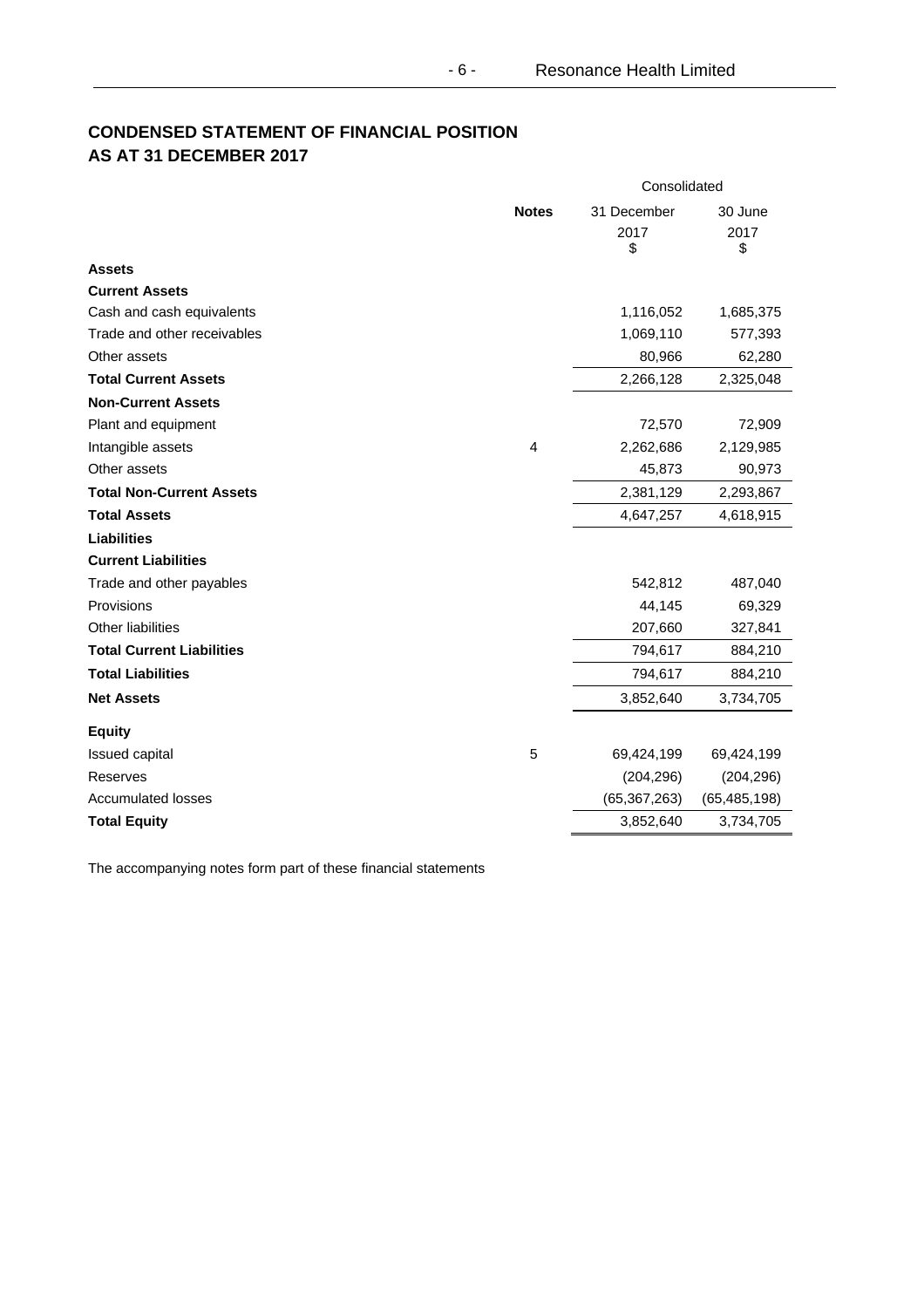# **CONDENSED STATEMENT OF CHANGES IN EQUITY FOR THE HALF-YEAR ENDED 31 DECEMBER 2017**

|                                                             | Consolidated      |                                               |                   |                       |                 |
|-------------------------------------------------------------|-------------------|-----------------------------------------------|-------------------|-----------------------|-----------------|
|                                                             | Issued<br>Capital | Foreign<br>Currency<br>Translation<br>Reserve | Option<br>Reserve | Accumulated<br>Losses | Total<br>Equity |
|                                                             | \$                | \$                                            | \$                | \$                    | \$              |
| Balance at 1 July 2017                                      | 69,424,199        | (270, 580)                                    | 66,284            | (65, 485, 198)        | 3,734,705       |
| Net profit for the half-year                                |                   |                                               |                   | 117,935               | 117,935         |
| Other comprehensive income for the half-year, net of<br>tax |                   |                                               |                   |                       |                 |
| Total comprehensive income for the half-year                |                   |                                               |                   | 117,935               | 117,935         |
| Shares issued                                               |                   |                                               |                   |                       |                 |
| Balance at 31 December 2017                                 | 69,424,199        | $(270,580)$ 66,284                            |                   | (65, 367, 263)        | 3,852,640       |
| Balance at 1 July 2016                                      | 69,419,199        | $(270.580)$ 66,284                            |                   | (65, 180, 981)        | 4,033,922       |
| Net profit for the half-year                                |                   |                                               |                   | 35,395                | 35,395          |
| Other comprehensive income for the half-year, net of<br>tax |                   |                                               |                   |                       |                 |
| Total comprehensive income for the half-year                |                   |                                               |                   | 35,395                | 35,395          |
| <b>Shares Issued</b>                                        | 5,000             |                                               |                   |                       | 5,000           |
| <b>Balance at 31 December 2016</b>                          | 69,424,199        | (270, 580)                                    | 66,284            | (64, 145, 586)        | 4,074,317       |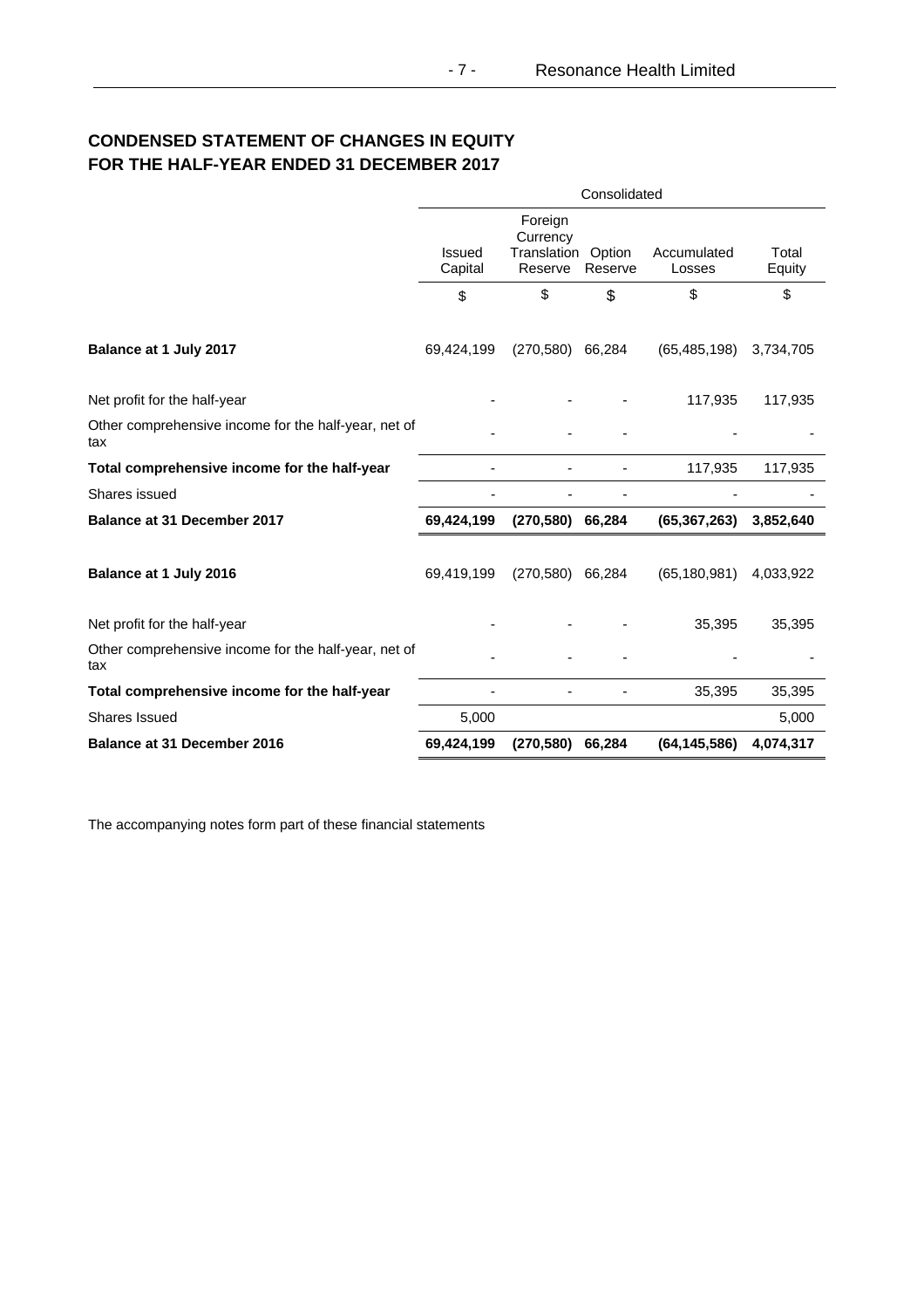# **CONDENSED STATEMENT OF CASH FLOWS FOR THE HALF-YEAR ENDED 31 DECEMBER 2017**

|                                                     | Consolidated              |                           |  |
|-----------------------------------------------------|---------------------------|---------------------------|--|
|                                                     | 31 December<br>2017<br>\$ | 31 December<br>2016<br>\$ |  |
|                                                     | Inflows/(Outflows)        |                           |  |
| Cash flows from operating activities                |                           |                           |  |
| Receipts from customers                             | 1,170,845                 | 1,098,703                 |  |
| Payments to suppliers and employees                 | (1,410,673)               | (1,404,554)               |  |
| Interest received                                   | 7,094                     | 13,087                    |  |
| Research and development tax incentive              |                           |                           |  |
| Net cash used in operating activities               | (232, 734)                | (292, 764)                |  |
| Cash flows from investing activities                |                           |                           |  |
| Payments for plant and equipment                    | (18, 694)                 | (20, 371)                 |  |
| Payments for intangible assets                      | (307, 772)                | (259, 248)                |  |
| Net cash used in investing activities               | (326, 466)                | (279, 619)                |  |
| Net decrease in cash and cash equivalents           | (559, 200)                | (572, 383)                |  |
| Foreign exchange differences on cash balances       | (10, 123)                 | (20, 248)                 |  |
| Cash and cash equivalents at beginning of half-year | 1,685,375                 | 2,512,441                 |  |
| Cash and cash equivalents at end of half-year       | 1,116,052                 | 1,919,810                 |  |

- 8 -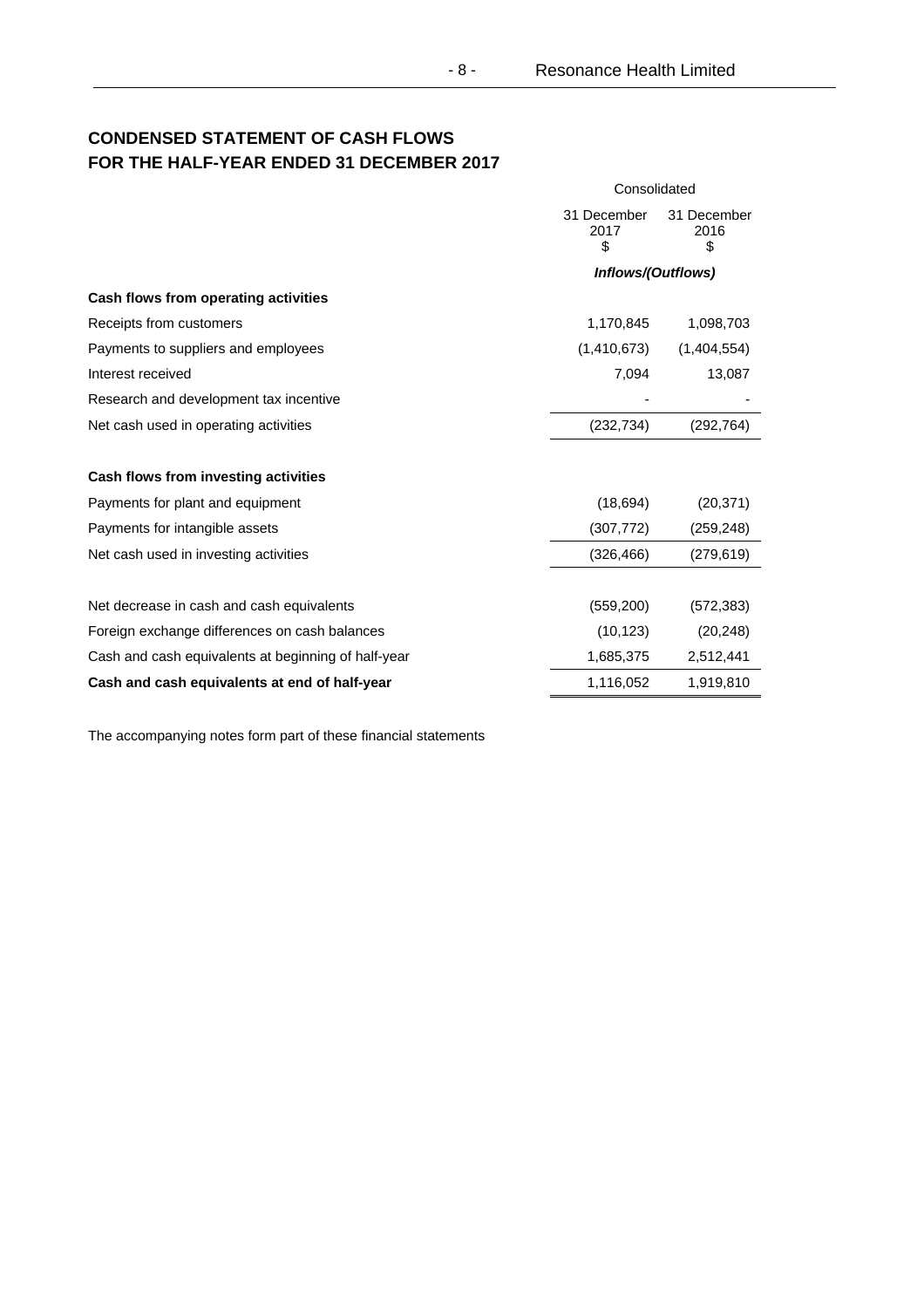# **NOTE 1: STATEMENT OF SIGNIFICANT ACCOUNTING POLICIES**

#### **Statement of Compliance**

These interim consolidated financial statements are a general purpose financial report prepared in accordance with the requirements of the *Corporations Act 2001*, applicable accounting standards including AASB 134 'Interim Financial Reporting', Accounting Interpretations and other authoritative pronouncements of the Australian Accounting Standards Board ('AASB'). Compliance with AASB 134 ensures compliance with IAS 34 'Interim Financial Reporting'.

This condensed half-year report does not include full disclosures of the type normally included in an annual financial report. Therefore, it cannot be expected to provide as full an understanding of the financial performance, financial position and cash flows of the Group as in the full financial report.

It is recommended that this half-year financial report be read in conjunction with the annual financial report for the year ended 30 June 2017 and any public announcements made by Resonance Health Limited and its subsidiaries during the half-year in accordance with continuous disclosure requirements arising under the Corporations Act 2001 and the ASX Listing Rules.

#### **Basis of Preparation**

The half-year financial report has been prepared on a historical cost basis. Cost is based on the fair value of the consideration given in exchange for assets. The Company is domiciled in Australia and all amounts are presented in Australian dollars, unless otherwise noted.

For the purpose of preparing the interim report, the half-year has been treated as a discrete reporting period.

#### **Accounting policies and methods of computation**

The accounting policies adopted and methods of computation are consistent with those of the previous financial year and corresponding half-year reporting period. These accounting policies are consistent with Australian Accounting Standards and with International Financial Reporting Standards.

#### **Adoption of new and revised standards**

#### *Standards and interpretations applicable to 31 December 2017*

In the half-year ended 31 December 2017, the Directors have reviewed all of the new and revised Standards and Interpretations issued by the AASB that are relevant to the Company and effective for the half-year reporting periods beginning on or after 1 July 2018.

As a result of this review, the Directors have determined that there is no material impact of the new and revised Standards and Interpretations on the Company and therefore no material change is necessary to Group accounting policies.

#### *Standards and interpretations in issue not yet adopted*

The Directors have also reviewed all of the new and revised Standards and Interpretations in issue not yet adopted that are relevant to the Company and effective for the half-year reporting periods beginning on or after 1 January 2018. Those which may have a significant impact to the Group are set out below. The Group does not plan to adopt the standards earlier.

#### *AASB 15 Revenue from Contracts with Customers*

AASB 15 establishes a comprehensive framework for determining whether, how much and when revenue is recognised, including in respect to multiple element arrangements. It replaces existing revenue recognition guidance, AASB 111 Construction Contracts, AASB 118 Revenue and AASB 1004 Contributions. AASB 15 is effective for annual reporting periods beginning on or after 1 January 2018, with early adoption permitted.

The core principle of AASB 15 is that it requires identification of discrete performance obligations within a transaction and associated transaction price allocation to these obligations. Revenue is recognised upon satisfaction of these performance obligations, which occur when control of goods or services is transferred, rather than on transfer of risks and rewards. Revenue received for a contract that includes a variable amount is subject to revised conditions for recognition, whereby it must be highly probable that no significant reversal of the variable component may occur when the uncertainties around its measurement are removed.

The Group had commenced the process of evaluating the impact of the new standard on existing revenue streams and will first apply AASB 15 in the financial year beginning 1 July 2018.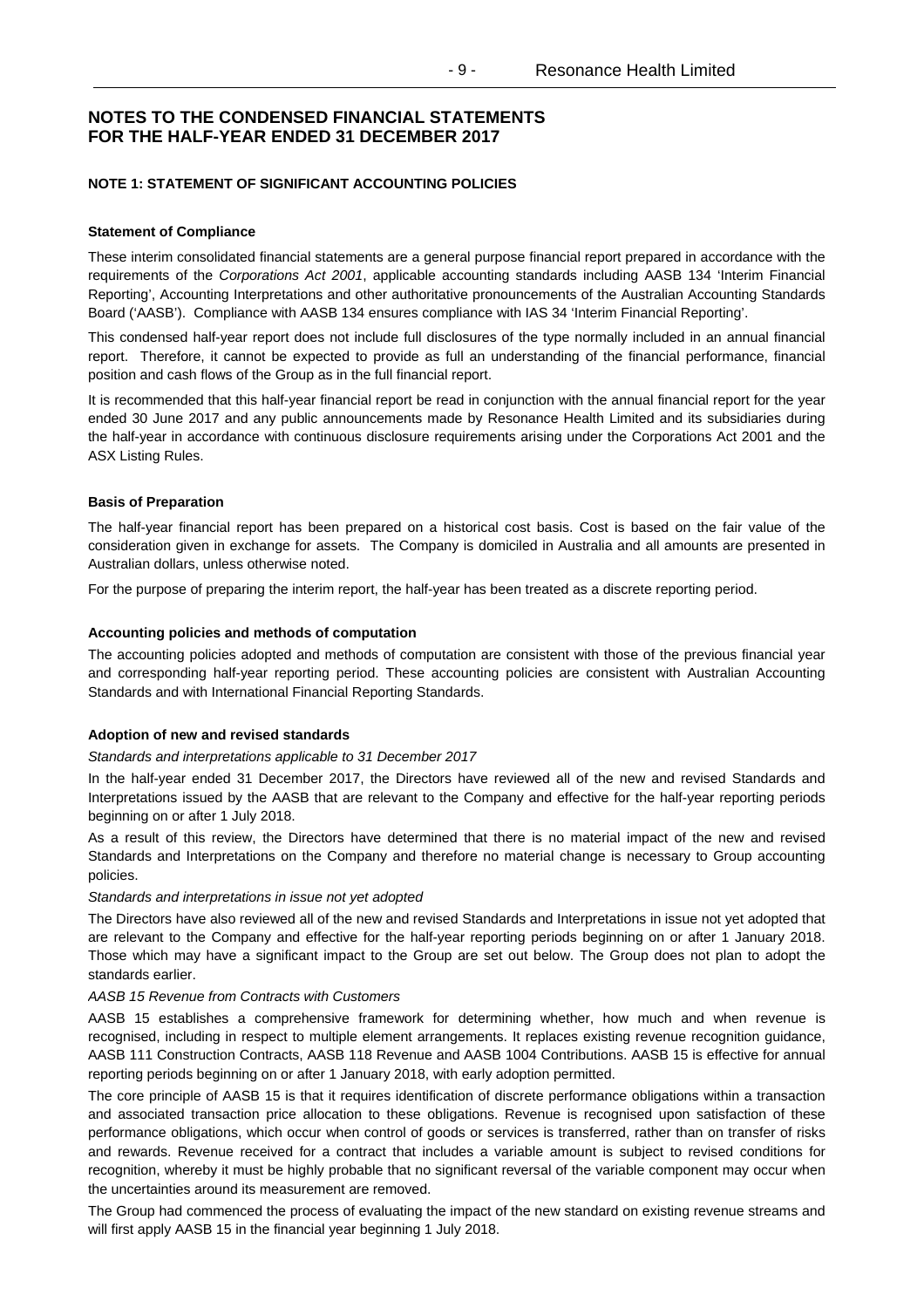### **NOTE 1: STATEMENT OF SIGNIFICANT ACCOUNTING POLICIES (CONTINUED)**

#### *AASB 16 Leases*

AASB 16 replaces the current AASB 17 Leases standard. AASB 16 removes the classification of leases as either operating leases or finance leases for the lessee effectively treating all leases as finance leases. Most leases will be capitalised on the statement of financial position by recognising a 'right-of-use' asset and a lease liability for the present value obligation. This will result in an increase in recognised assets and liabilities in the statement of financial position as well as a change in expense recognition, with interest and depreciation replacing operating lease expense.

Over than the above, there are no other material impacts of the new and revised standards and interpretations on the Group and therefore no change is necessary to Group accounting policies.

#### **Significant accounting judgments and key estimates**

The preparation of half-year financial reports requires management to make judgments, estimates and assumptions that affect the application of accounting policies and the reported amounts of assets, liabilities, income and expense. Actual results may differ from these estimates.

In preparing this half-year report the significant judgments made by management in applying the Group's accounting policies and the key sources of estimation of uncertainty were the same as those that applied to the consolidated financial report for the year ended 30 June 2017.

| <b>NOTE 2: REVENUE AND EXPENSES</b>                                                                    | Consolidated                               |                                            |
|--------------------------------------------------------------------------------------------------------|--------------------------------------------|--------------------------------------------|
|                                                                                                        | Six months to<br>31 December<br>2017<br>\$ | Six months to<br>31 December<br>2016<br>\$ |
| The following revenue items are relevant in explaining the financial performance for<br>the half-year: |                                            |                                            |
| (a) Sales revenue                                                                                      |                                            |                                            |
| Sales to external customers                                                                            | 1,306,774                                  | 1,260,382                                  |
|                                                                                                        |                                            |                                            |
| (b) Other income                                                                                       |                                            |                                            |
| Interest received                                                                                      | 7,024                                      | 12,855                                     |
|                                                                                                        |                                            |                                            |

# **NOTE 3: INCOME TAX BENEFIT**

The tax consolidated group has recognised a Research and Development Tax Incentive for the half year ended 31 December 2017 for the amount of \$451,904 (31 December 2016: \$304,022).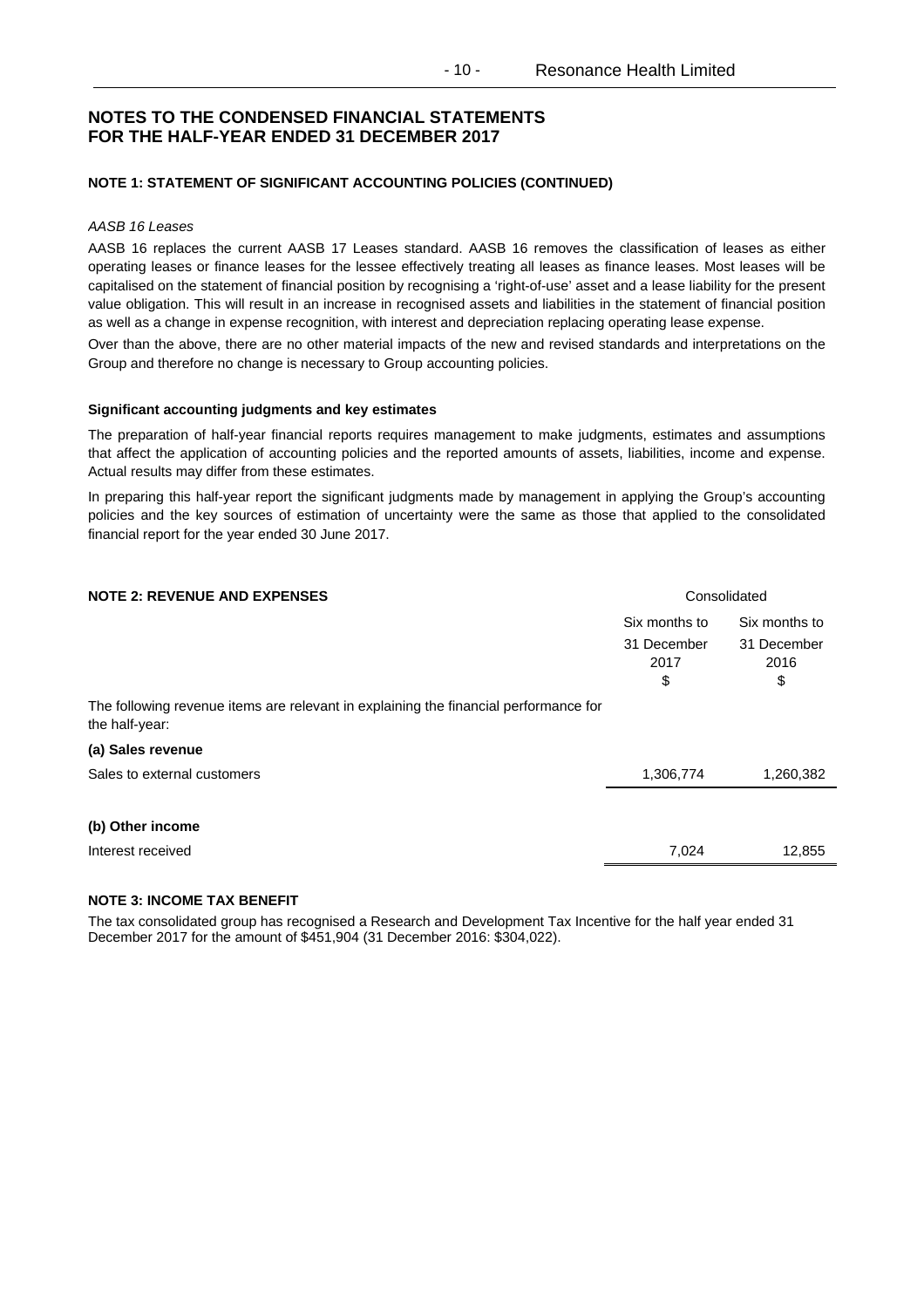# **NOTE 4: INTANGIBLE ASSETS Consolidated**

|                                                                                        | Six months to<br>31 December<br>2017<br>\$ | Year ended<br>30 June<br>2017<br>\$ |
|----------------------------------------------------------------------------------------|--------------------------------------------|-------------------------------------|
| Development expenditure                                                                |                                            |                                     |
| At cost                                                                                | 2,912,299                                  | 2,675,130                           |
| Less: Accumulated amortisation                                                         | (649, 613)                                 | (545, 145)                          |
| Total development expenditure                                                          | 2,262,686                                  | 2,129,985                           |
| Reconciliation of the carrying amounts of development expenditure is set out<br>below: |                                            |                                     |
| Carrying amount at the beginning of the period                                         | 2,129,985                                  | 1,745,589                           |
| Additions                                                                              | 237,170                                    | 551,559                             |
| Amortisation expense                                                                   | (104, 469)                                 | (167, 163)                          |
| Carrying amount at the end of the period                                               | 2,262,686                                  | 2,129,985                           |

Development expenditure relates to costs incurred in developing MRI tools for the diagnosis and clinical management of human disease.

During the half-year development continued to relate primarily to improvements to the FerriScan software technology, HepaFat tools and the development of the liver fibrosis MRI diagnostic tool.

The recoupment of development expenditure is dependent on the successful development and commercialisation or sale of the technology developed. The directors are required to assess at each reporting date whether there is an indication that an asset may be impaired. If any such indication exists an estimate is made of the asset's recoverable amount. Where the asset's carrying value exceeds the estimated recoverable amount a provision for impairment is recognised. The Directors do not consider that there has been any indication that the asset may be impaired as at balance date.

| <b>NOTE 5: ISSUED CAPITAL</b>                     |                                |            | Consolidated      |            |  |
|---------------------------------------------------|--------------------------------|------------|-------------------|------------|--|
|                                                   |                                |            | 31 December       | 30 June    |  |
|                                                   |                                |            | 2017              | 2017       |  |
|                                                   |                                |            | \$                | \$         |  |
| Ordinary shares                                   |                                |            |                   |            |  |
| Issued and fully paid                             |                                |            | 69,424,199        | 69,424,199 |  |
|                                                   |                                |            |                   |            |  |
| Movement in ordinary shares                       |                                |            |                   |            |  |
|                                                   | Six months to 31 December 2017 |            | Year to June 2017 |            |  |
|                                                   | Number of shares               | \$         | Number of shares  | \$         |  |
| Balance at beginning of period                    | 402,497,568                    | 69,424,199 | 402,330,902       | 69,419,199 |  |
| Employee shares 31 August<br>2016 at \$0.033 each |                                |            | 166,666           | 5,000      |  |
|                                                   | 402,497,568                    | 69,424,199 | 402,497,568       | 69,424,199 |  |
|                                                   |                                |            |                   |            |  |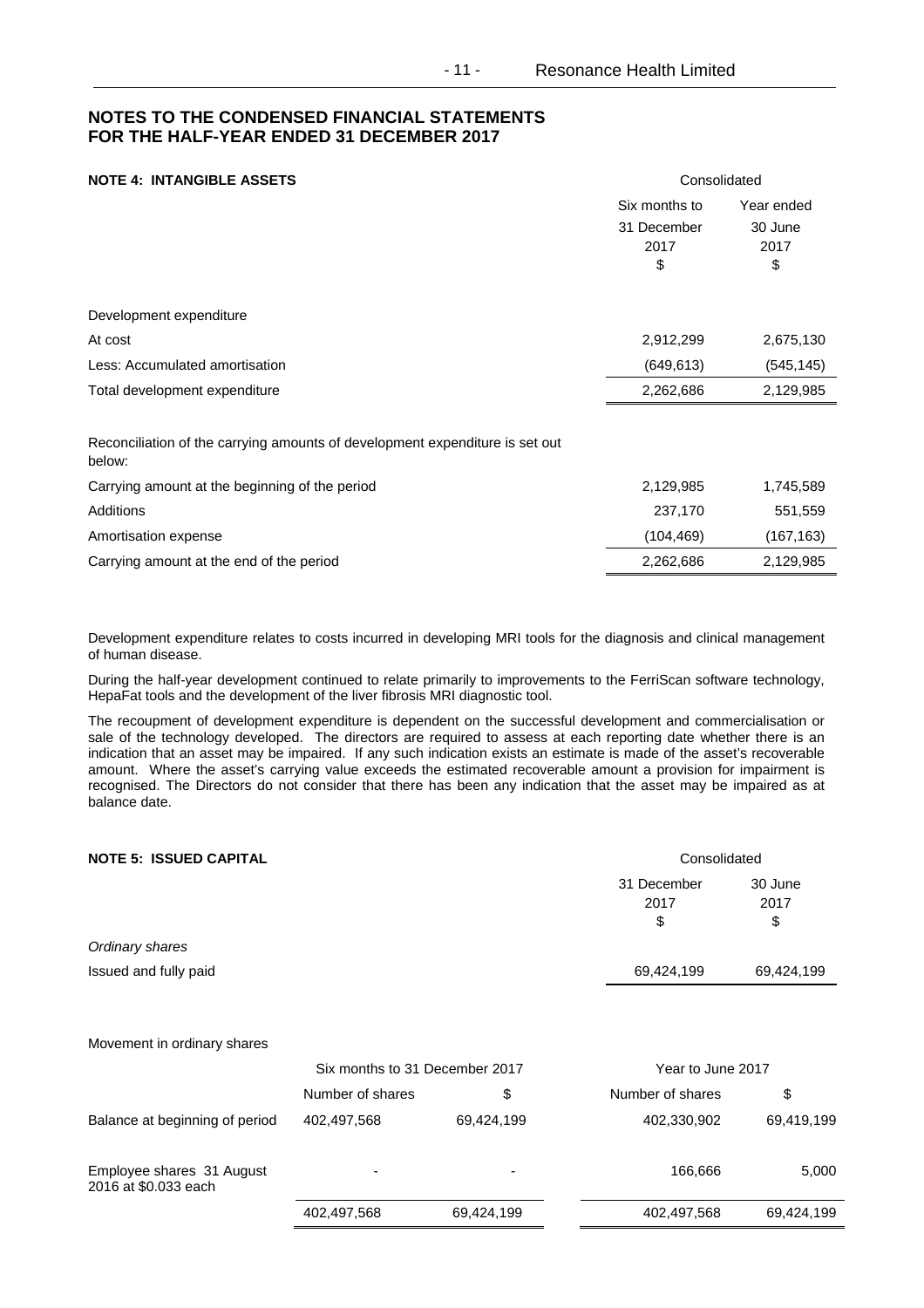# **NOTE 6: SEGMENT REPORTING**

The table below represents the revenue and profit/(loss) information regarding the segment information provided to the Chief Operating Decision Maker, which is the Board of Directors, for the half-years ended 31 December 2017 and 31 December 2016.

## **Business segments**

The following tables present revenue and profit/(loss) information and certain asset and liability information regarding business segments for the half-years ended 31 December 2017 and 31 December 2016.

The Group's reporting segments are determined by the products and services provided.

Internal reporting to the Board focuses on the following reporting segments:

- Services commercialisation of FerriScan and HepaFat Scan technology
- Research and development relating to MRI scanning and other technologies
- Corporate

|                                       | Research and |             |            |            |
|---------------------------------------|--------------|-------------|------------|------------|
|                                       | Services     | Development | Corporate  | Total      |
|                                       | \$           | \$          | \$         | \$         |
| 31 December 2017                      |              |             |            |            |
| Sales revenue to external customers   | 1,306,774    |             |            | 1,306,774  |
| Interest received                     |              |             | 7,024      | 7,024      |
| Segment revenue                       | 1,306,774    |             | 7,024      | 1,313,798  |
| Segment profit/(loss) before taxation | 192,455      | (266, 464)  | (259,960)  | (333,969)  |
| Segment assets                        | 1,069,110    | 2,262,686   | 1,315,461  | 4,647,257  |
| Segment liabilities                   | 750,472      |             | 44,145     | 794,617    |
|                                       |              |             |            |            |
| 31 December 2016                      |              |             |            |            |
| Sales revenue to external customers   | 1,260,382    |             |            | 1,260,382  |
| Interest received                     |              |             | 12,855     | 12,855     |
| Segment revenue                       | 1,260,382    |             | 12,855     | 1,273,237  |
| Segment profit/(loss) before taxation | 169,961      | (211, 610)  | (226, 978) | (268, 627) |
| Segment assets                        | 810,182      | 1,924,743   | 2,150,403  | 4,885,328  |
| Segment liabilities                   | 746,331      |             | 64,680     | 811,011    |

There are no changes in regards to the basis of reporting on segmentation or to the basis of reporting on segment profit/(loss) from the position at 30 June 2017.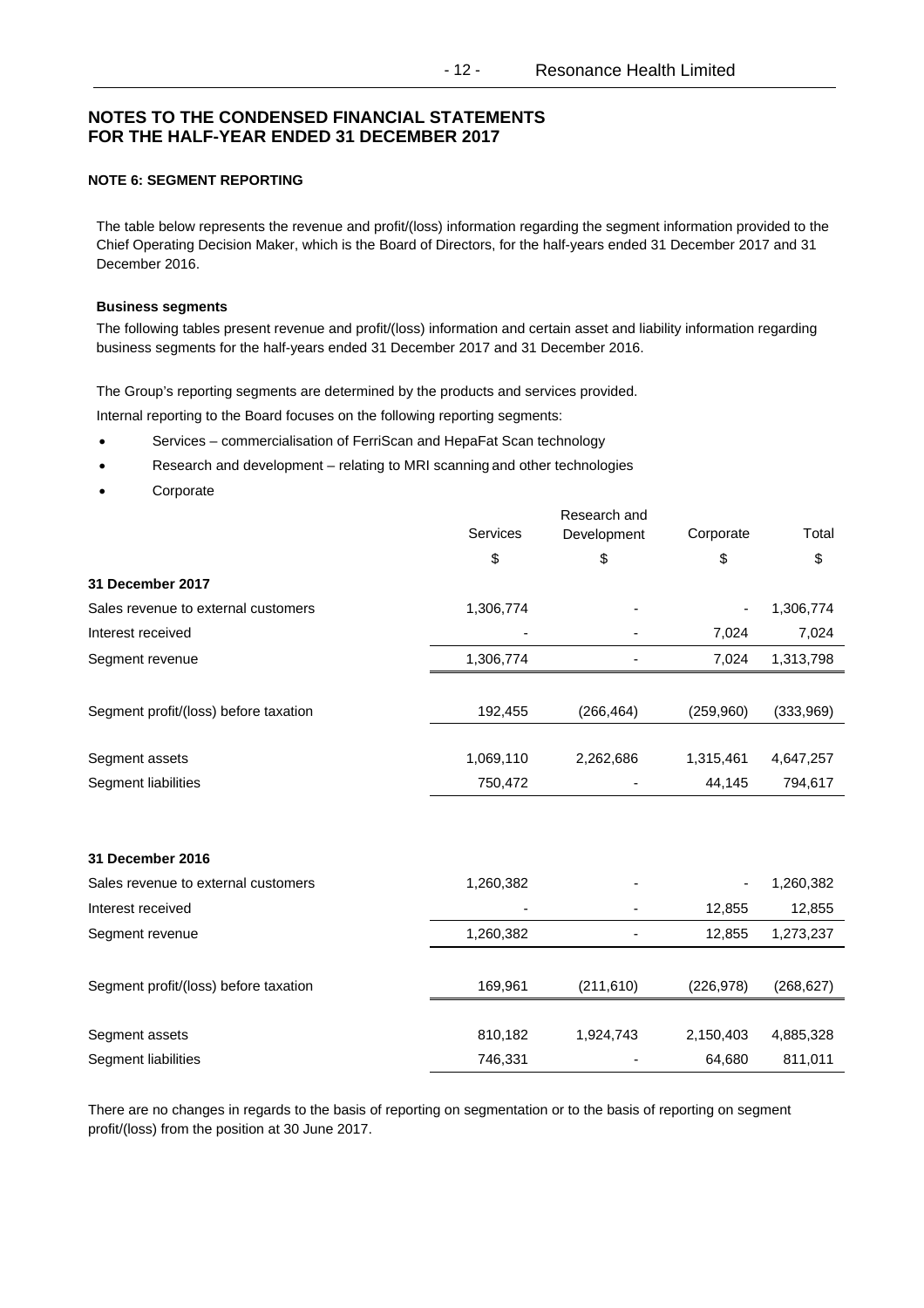## **NOTE 7: FINANCIAL INSTRUMENTS**

The methods and valuation techniques used for the purpose of measuring fair value are unchanged compared to the previous reporting period.

The carrying amounts of current receivables and current payables are considered to be a reasonable approximation of their fair value.

# **NOTE 8: CONTINGENT LIABILITIES**

There has been no change in contingent liabilities since the last annual reporting date.

#### **NOTE 9: EVENTS SUBSEQUENT TO REPORTING DATE**

No matters or circumstances have arisen since the end of the half-year which significantly affected or may significantly affect the operations of the Group, the results of those operations, or the state of affairs in future financial periods.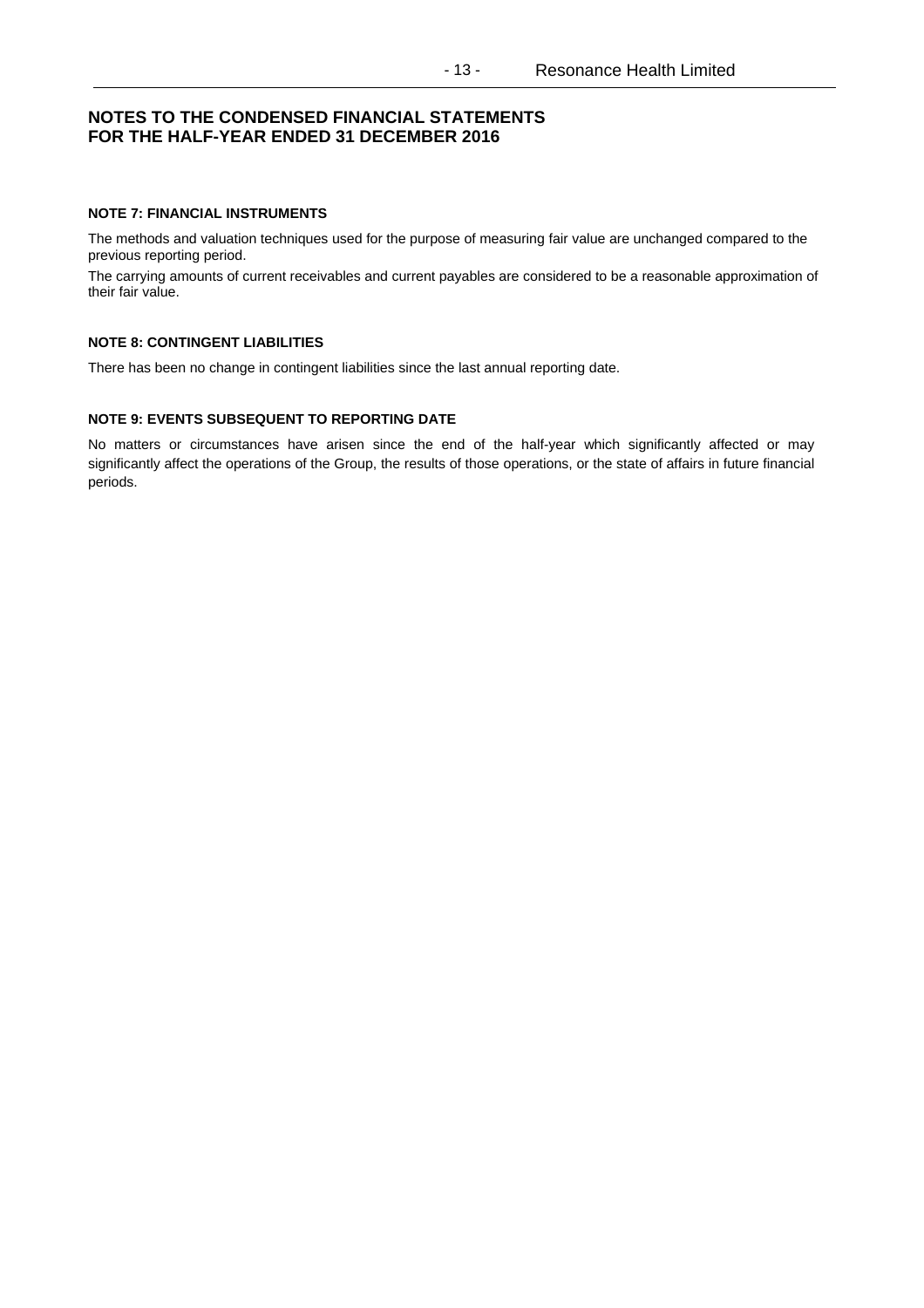# **DIRECTORS' DECLARATION**

In the opinion of the directors of Resonance Health Limited ("the company"):

- 1. The attached financial statements and notes thereto are in accordance with the Corporations Act 2001 including:
	- a. complying with Accounting Standards, the Corporations Regulations 2001 and other mandatory professional reporting requirements; and
	- b. giving a true and fair view of the Group's financial position as at 31 December 2017 and of its performance for the half-year then ended.
- 2. There are reasonable grounds to believe that the company will be able to pay its debts as and when they become due and payable.

This declaration is signed in accordance with a resolution of the Board of Directors made pursuant to s.303(5) of the Corporations Act 2001.

M. P. Blake

Dr Martin Blake Chairman

Dated this 26th day of February 2017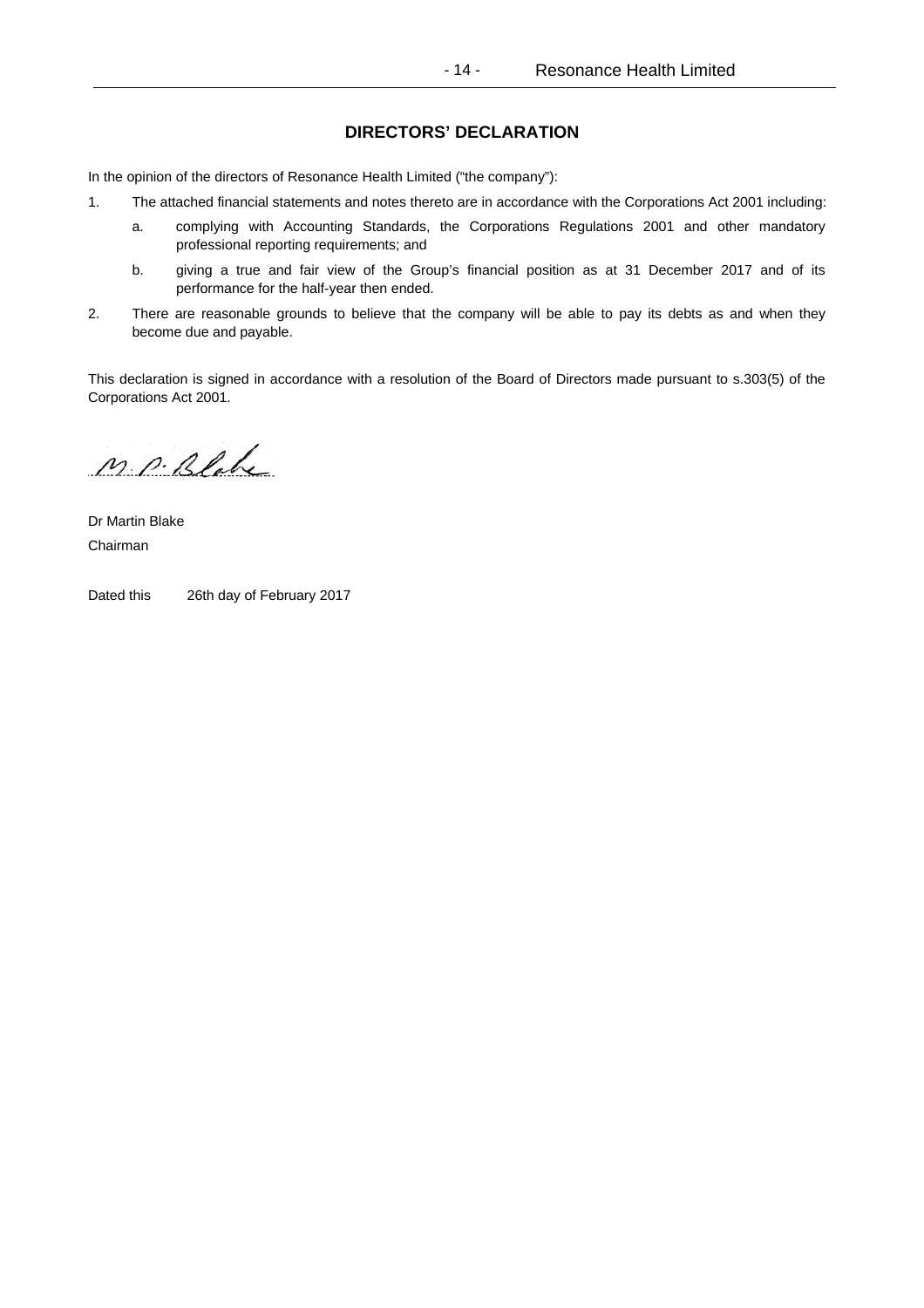

Accountants | Business and Financial Advisers

# **INDEPENDENT AUDITOR'S REVIEW REPORT**

To the members of Resonance Health Limited

## **Report on the Condensed Half-Year Financial Report**

# *Conclusion*

We have reviewed the accompanying half-year financial report of Resonance Health Limited ("the company") which comprises the condensed consolidated statement of financial position as at 31 December 2017, the condensed consolidated statement of comprehensive income, the condensed consolidated statement of changes in equity and the condensed consolidated statement of cash flows for the half-year ended on that date, notes comprising a summary of significant accounting policies and other explanatory notes, and the directors' declaration, for the Group comprising the company and the entities it controlled at the half-year end or from time to time during the half-year.

Based on our review, which is not an audit, we have not become aware of any matter that makes us believe that the half-year financial report of Resonance Health Limited is not in accordance with the *Corporations Act 2001* including:

- (a) giving a true and fair view of the Group's financial position as at 31 December 2017 and of its performance for the half-year ended on that date; and
- (b) complying with Accounting Standard AASB 134 *Interim Financial Reporting* and the *Corporations Regulations 2001*.

#### *Directors' responsibility for the half-year financial report*

The directors of the company are responsible for the preparation of the half-year financial report that gives a true and fair view in accordance with Australian Accounting Standards and the *Corporations*  Act 2001 and for such internal control as the directors determine is necessary to enable the preparation of the half-year financial report that gives a true and fair view and is free from material misstatement, whether due to fraud or error.

#### *Auditor's responsibility*

Our responsibility is to express a conclusion on the half-year financial report based on our review. We conducted our review in accordance with Auditing Standard on Review Engagements ASRE 2410 *Review of a Financial Report Performed by the Independent Auditor of the Entity* in order to state whether, on the basis of the procedures described, we have become aware of any matter that makes us believe that the half-year financial report is not in accordance with the *Corporations Act 2001*  including: giving a true and fair view of the Group's financial position as at 31 December 2017 and its performance for the half-year ended on that date; and complying with Accounting Standard AASB 134 *Interim Financial Reporting* and the *Corporations Regulations 2001*. As the auditor of the company, ASRE 2410 requires that we comply with the ethical requirements relevant to the audit of the annual financial report.

#### **HLB Mann Judd (WA Partnership) ABN 22 193 232 714**

Level 4 130 Stirling Street Perth WA 6000 | PO Box 8124 Perth BC WA 6849 | Telephone +61 (08) 9227 7500 | Fax +61 (08) 9227 7533

Email: mailbox@hlbwa.com.au | Website: www.hlb.com.au

Liability limited by a scheme approved under Professional Standards Legislation